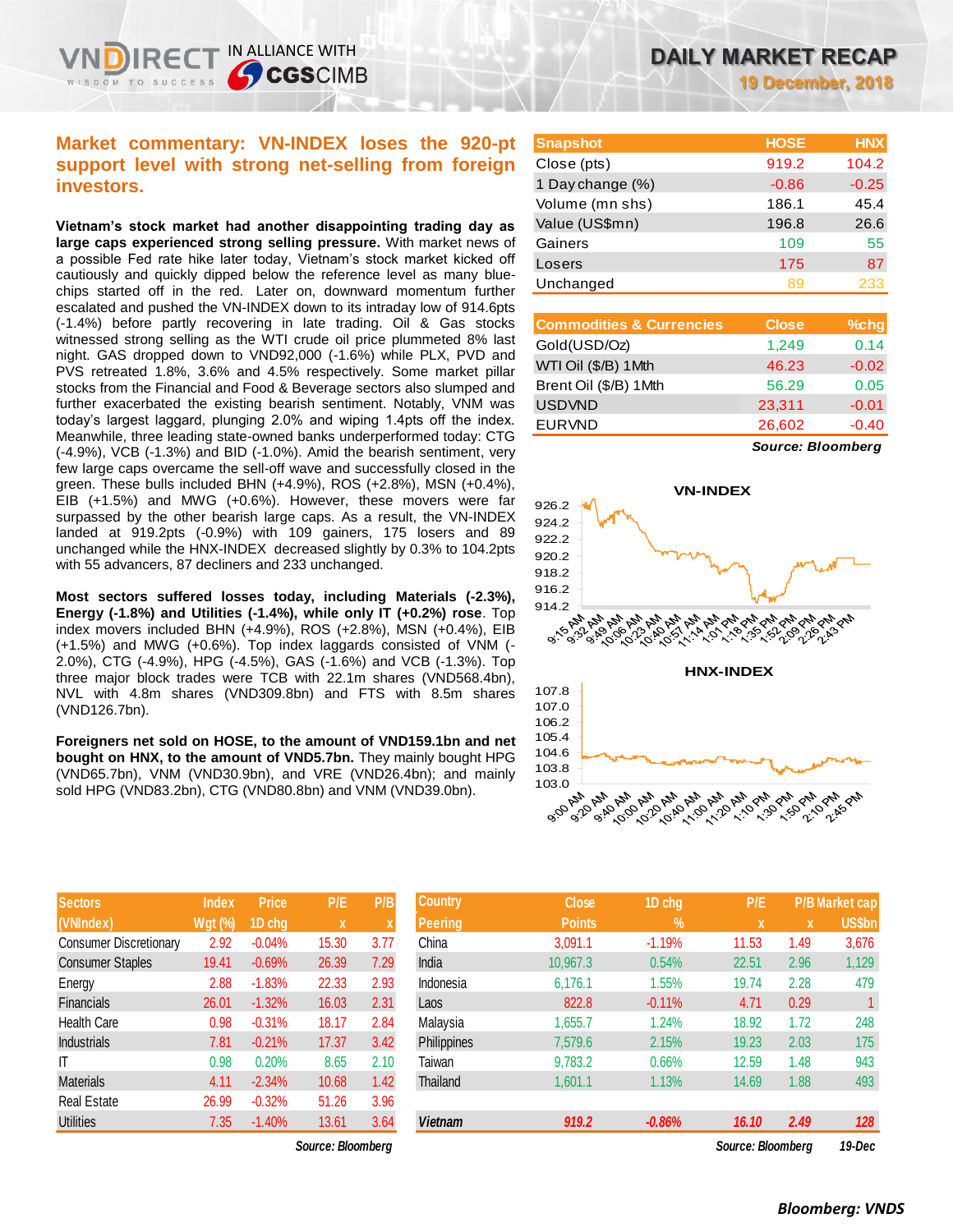## **Market News**

**Oil's struggling to recover from its biggest three-day slump since 2016** as the spectre of slowing global growth haunts investors who are already worried about a glut. Futures were little changed in New York after tumbling 12% over the past three sessions. Fears over growth persisted as Chinese President Xi Jinping showed little signs of backing down in a trade dispute with the U.S. and the market braced for a Federal Reserve rate hike. Meanwhile, there are doubts over the effectiveness of output cuts pledged by the OPEC+ coalition at a time when American inventories are rising and Russia is pumping more. "Commodities are not immune to concerns about the global economic outlook, and this is driving negative sentiment across all asset classes," said Stephen Innes, the head of trading for Asia Pacific at Oanda Corp. in Singapore. "The toxic combination of oversupply worries and global growth distress should see oil prices languish into the year-end." *(Bloomberg--edited)*

**Electric motorbike market heats up.** In late November, VinFast officially launched Klara, an electric motorbike model equipped with high technologies, internet 3G connection, GPS, remote locking/unlocking and other functions. The manufacturer stated that another seven models will be launched soon. In 2019, there will be seven more eScooter models available, including one superluxury model, two high-end, one medium-class and three models for students. The first products displayed at the launch ceremonies in Hanoi and Ho Chi Minh City (HCMC) garnered much interest from the public. Klara sold out on the first day of sale in HCMC. Customers were told to place orders two weeks in advance if they wanted the version with a lead battery, while those who want a lithium battery will only get deliveries in late December or later. On auto forums, analysts said that urbanites now tend to favour electric vehicles, which do not produce noise or dust. To develop the electric motorbike market, in late October, VinFast joined forces with PV Oil to set up a large number of battery-charging and leasing stations for smart motorbikes and cars. Under the agreement, VinFast will install its stations at 600 of PV Oil's existing stations. The two-wheel electric vehicle market has been growing very rapidly, according to the Market Management Agency under the Ministry of Industry and Trade. An analyst said that now is the time for investors to join the electric motorbike market, when the demand is on the rise and the market lacks strong brands. The models in circulation now are mostly from China and Taiwan. According to the National Traffic Safety Commission, Vietnam buys 300,000 electric bicycles and motorbikes out of a total of three million motorbikes sold each year. Meanwhile, Vietnam Auto Motorcycle and Bicycle Association (VAMOBA) reported that 500,000 electric motorbikes and bicycles were bought in 2017, an increase of 30% over 2016. Previously, foreign brands controlled 90% of the electric motorbike market, and 80-90% of them were smuggled. Asked about the prospects of the electric motorbike market, Mickael Orain from Piaggio said clean vehicles will be the trend in the future. However, it was still too early to give a precise assessment about the market potential and development. Piaggio is planning to sell its Vespa Elettrica model in Vietnam, slated for 2Q2019. (English.vietnamnet.vn--edited)

**Vietnam's catfish exports exceed US\$2bn for the first time,** with the figure hitting US\$2.05bn in 11M2018, an increase of 27.4% yoy, according to the General Department of Customs. In October and November, the consumption of catfish in the US increased about 40% due to a reduction in anti-dumping duties on Vietnamese catfish, while catfish demand recovered in the EU and consumption levels were maintained in China. To meet demand, Mekong Delta provinces should maintain catfish output of 1.3m-1.5m tonnes per year, Quoc said. They should focus on improving the quality of fish farming and processing more value-added products. Truong Dinh Hoe, general secretary of the Vietnam Association of Seafood Exporters and Producers (VASEP), said the two main reasons for the growth in catfish export value in 11M2018 included price and added-value products. This year, catfish output has not met high demand on the local market, driving up raw material prices for catfish production and export prices. This contributed significantly to the value of catfish exports from the beginning of the year, Hoe said. Many enterprises have invested in processing high added-value catfish products for export, boosting the export price and export value of catfish, he said. In China, the volume of Vietnam's added-value catfish products entering supermarkets, restaurants and fast food chains has increased strongly. Moreover, added-value catfish products with good quality and international certification have helped Vietnam's catfish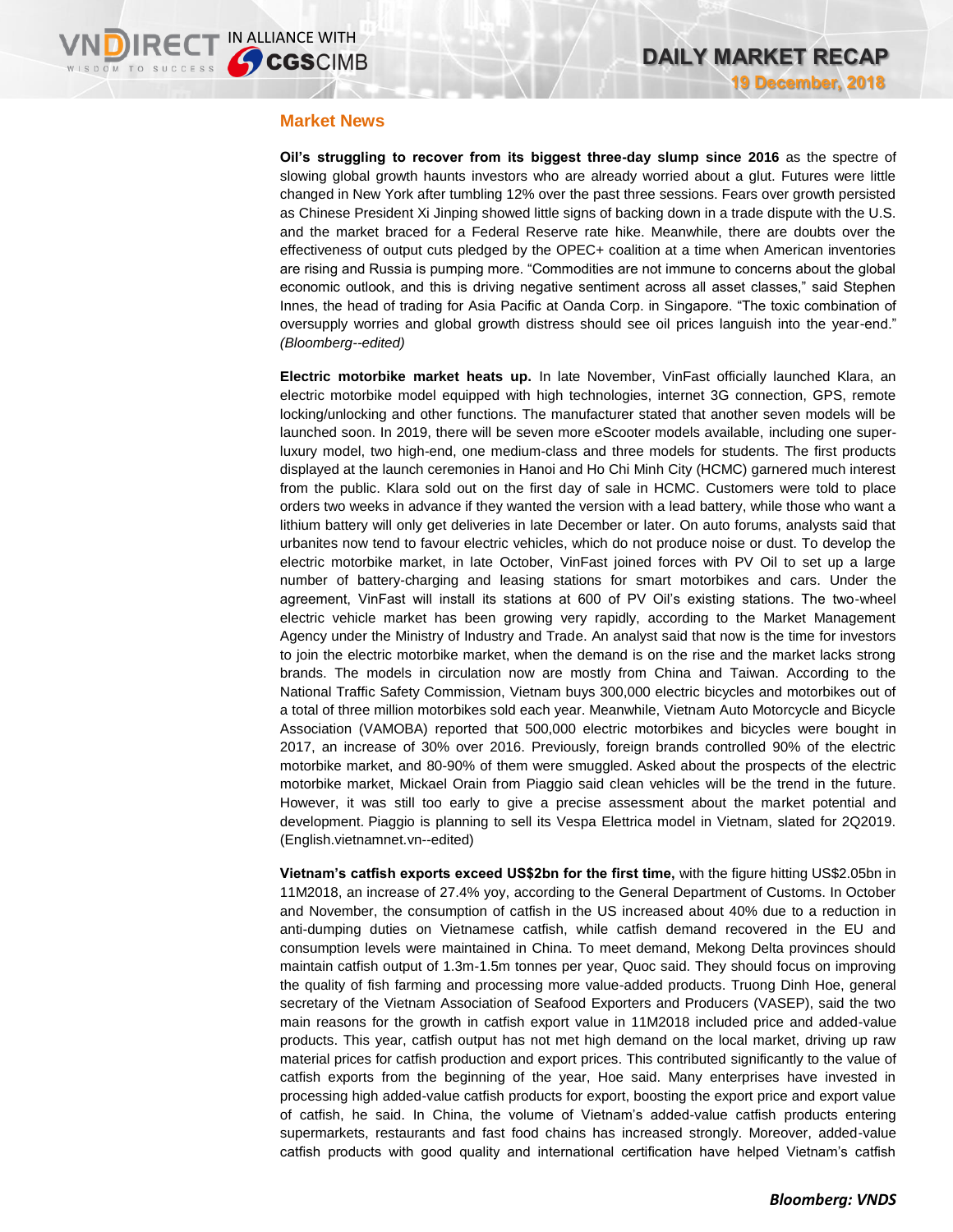exports to the EU to recover after inaccurate news broadcasts by overseas media about production processes hurt Vietnamese exports to this market. Now, when exporting to the EU, local enterprises focus on product quality, added-value products, food hygiene and safety standards instead of price competitiveness, according to the association. Truong Thi Le Khanh, chairwoman of Vinh Hoan Corporation (VHC VN) in Dong Thap Province, said the export success this year is a good opportunity for the catfish industry to recover. That has brought profit for catfish producers, processors and exporters. However, the high price of catfish has prompted a rush to rear catfish. This may lead to an oversupply of the fish in 2019. But the oversupply will not be as prolonged as in previous years, said the association. Because the market has stable demand and banks have tightened loan regulations, farmers must consider carefully before taking loans to rear catfish. Hoe said 2019 is expected to be a good year for producers, processors and exporters of catfish as the export market has stable demand and standards. (English.vietnamnet.vn--edited)

# **Notable Corporate Events**

**Bao Viet Securities Company (BVS VN) – dividend payment:** Dec 27 and Dec 28 will be the exdate and record date, respectively, for paying the 2018 first cash dividend of VND700/share. The payment will be made on Feb 28, 2019. (*Vsd.vn*)

**Quang Ngai Sugar Joint Stock Company (QNS VN-UPCOM) – dividend payment:** Dec 27 and Dec 28 will be the ex-date and record date, respectively, for paying the 2018 second cash dividend of VND500/share. The payment will be made on Jan 14, 2019. (*Vsd.vn*)

*<to be continued>*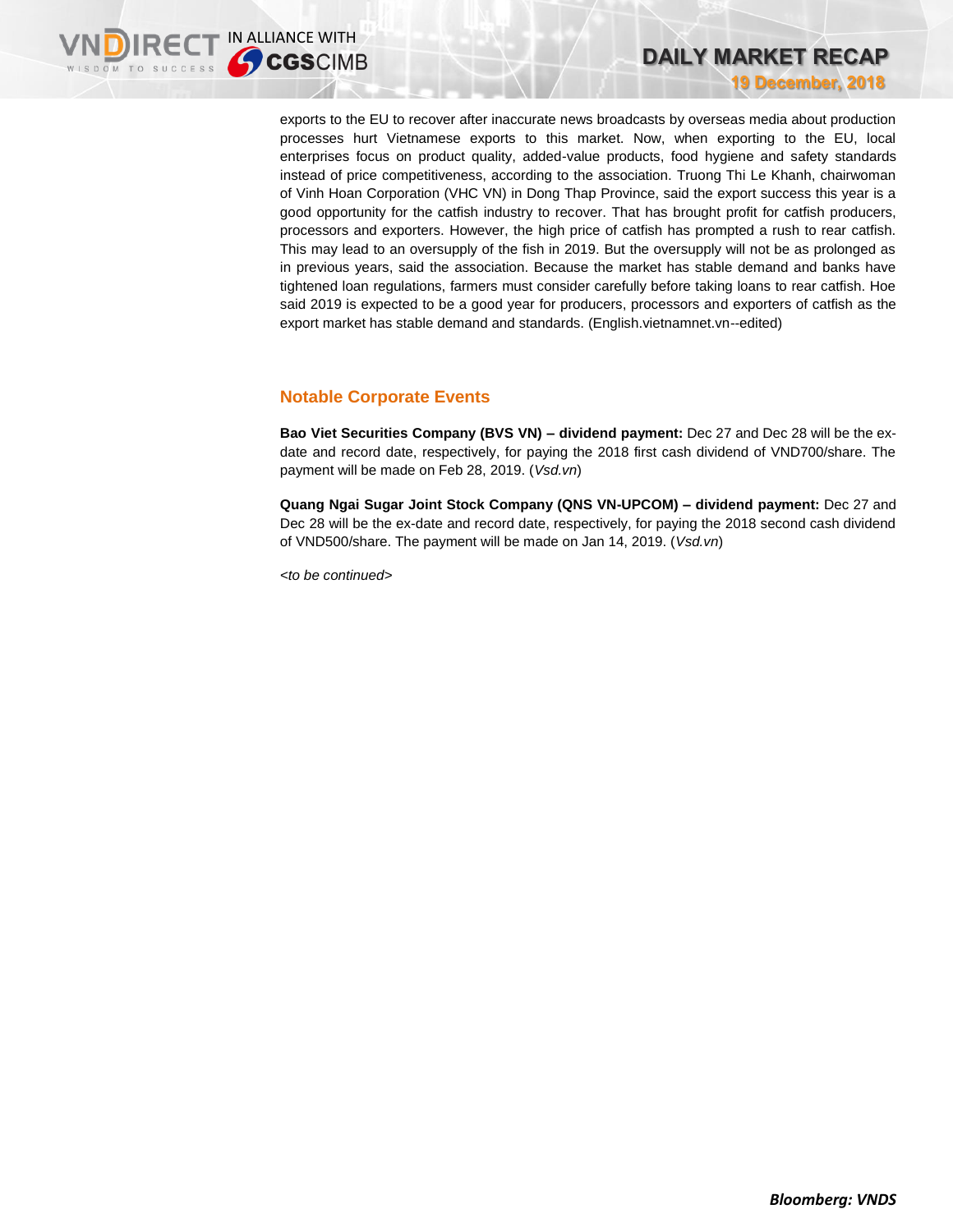# **DAILY MARKET RECAP**

**19 December, 2018**

# **COVERAGE SUMMARY**

**VNDIRECT IN ALLIANCE WITH** 

| Ticker          | <b>Close</b><br>price | <b>Adjusted</b><br>target<br>price | <b>Upside</b> | Reco<br>$m-$<br>endati<br>on | <b>Investment thesis summary/Update</b>                                                                                                                                                                                                                                                                                                                                                                                                                                                                                                                                                                                                           | <b>Latest</b><br>report |
|-----------------|-----------------------|------------------------------------|---------------|------------------------------|---------------------------------------------------------------------------------------------------------------------------------------------------------------------------------------------------------------------------------------------------------------------------------------------------------------------------------------------------------------------------------------------------------------------------------------------------------------------------------------------------------------------------------------------------------------------------------------------------------------------------------------------------|-------------------------|
| PC <sub>1</sub> | 23,200                | 28,400                             | 22.4%         | ADD                          | Positive outlook for 2018 with surge in revenue thanks to: (1) New<br>contribution from My Dinh Plaza II and (2) commissioning of two new<br>hydropower plants in Q4, 2017. (3) Back log of VND2,040bn at end of 2017                                                                                                                                                                                                                                                                                                                                                                                                                             | <b>Link</b>             |
| <b>LPB</b>      | 9,500                 | 13,500                             | 42.1%         | ADD                          | 1. Unique distribution advantage with more than 1000 PTOs across country.<br>Will be able to maintain strong credit growth thanks to good capital buffer<br>(CAR ~13%) and strong liquidity (LDR ~80%).<br>2. FY18 YE P/B cheap relative to peers.                                                                                                                                                                                                                                                                                                                                                                                                | Link                    |
| <b>NLG</b>      | 27,050                | 35,500                             | 31.2%         | ADD                          | 1. NLG is well aligned with the new property market orientation. NLG focuses<br>on durable-demand products (affordable and social apartments and landed<br>properties).<br>2. FY2017 net revenue is forecasted at VND3,454 billion (+36.3% yoy) and<br>NPATMI at VND544 billion (+58% yoy). For 2018, revaluation of Hoang Nam<br>project will secure strong EAT growth. However, the share price is<br>reasonable this year.<br>3. Upside for the stock will come in 2018 as major projects are going to be<br>executed.                                                                                                                         | Link                    |
| <b>ACV</b>      | 83,600                | 105,000                            | 25.6%         | ADD                          | 1. Likely beneficiary of air passenger boom over the next decade<br>2. MOT's divestment of ACV stake to be a significant catalyst<br>3. Higher return on capital justifies higher valuation                                                                                                                                                                                                                                                                                                                                                                                                                                                       | Link                    |
| <b>DPM</b>      | 21,000                | 23,100                             | 10.0%         | <b>HOLD</b>                  | 1. Core urea business could face near-term margin pressure due to the<br>expected increases in gas input prices, which will outweigh ASP recovery, in<br>our view.<br>2. NH3-NPK project is the earnings growth driver over the next few years,<br>contributing 1.4-2.6tr annually to revenue starting from 2018F. However high<br>interest expense and D&A burden could result in annual losses in 2019-20F.<br>3. Pending VAT policy change in Vietnam is expected to boost DPM's gross<br>margin by 2-3% pts from 2019F onwards.                                                                                                               | Link                    |
| QNS             | 42,700                | 50,000                             | 17.1%         | ADD                          | 1. Soymilk unable to recover due to intense competition.<br>2. Sugar production expansion mitigated price fall.                                                                                                                                                                                                                                                                                                                                                                                                                                                                                                                                   | Link                    |
| <b>LTG</b>      | 24,800                | 38,300                             | 54.4%         | <b>ADD</b>                   | 1. Market leader in the CPC segment with 21% market share (vs. second<br>largest player VFG with 8.3% market share). LTG could easily maintain the<br>market leadership in the segment thanks to (1) extensive distribution<br>network, and (2) established long-term relationships with suppliers.<br>2. Long-term strategy is to focus on the Agrifood segment with high potential<br>in export markets such as China, Philippines, Indonesia, etc.<br>3. LTG is trading far below its domestic peers.                                                                                                                                          | <b>Link</b>             |
| <b>VCB</b>      | 54,400                | 73,800                             | 35.7%         | ADD                          | 1. VCB is a well-regarded state-owned commercial bank (SOCB) with an<br>extensive network, a critical role in Vietnam's national payment system and<br>leading card issuer.<br>2. Its strong deposit franchise and large client base would support a gradual<br>shift in loan mix to higher-yield segments such as personal lending, in our<br>view.<br>3. Its asset quality is best in class, with well-controlled NPLs and a high<br>provisioning buffer (NPL of 1.1%, loan loss reserve ratio, LLR, of 131% at<br>end-FY17).<br>4. We project an enviable net profit CAGR of 17.7% over FY18-20F, with<br>ROE improving to 20.1% by end-FY20F. | Link                    |
| <b>MBB</b>      | 21,150                | 31,100                             | 47.0%         | <b>ADD</b>                   | 1. MBB is looking to push fee income through bancassurance and<br>internet/mobile banking.<br>2. High loan growth to be supported by sufficient capital and funding.<br>3. MBB still trades at a discount to peers.                                                                                                                                                                                                                                                                                                                                                                                                                               | Link                    |
| <b>VPB</b>      | 20,700                | 32,500                             | 57.0%         | ADD                          | 1. VPB delivered ROA of 1.9% and ROE of 24.8% in FY16, the highest<br>returns-on-capital among local peers and impressive even in a regional<br>context.<br>2. FY16 NIM of 7.7% was driven by a shift in loan mix towards higher<br>yielding segments, such as consumer finance, retail, household and micro-<br>SME loans.<br>3. Strong topline growth in FY14-16, complemented by an improvement in<br>operational efficiency on continued investments into technology.<br>4. We expect strong earnings growth in FY17-20F with forecasted net profit<br>CAGR of 25.6% and sustained high average ROE of 22.7%.                                 | Link                    |
| <b>TCM</b>      | 24,050                | 26,900                             | 11.9%         | <b>HOLD</b>                  | 1. High property value offsets the lack of foreign room.<br>2. Core segments to perform moderately well in 2018.<br>3. We expect that FY18 core-earnings to grow by a robust 45%.                                                                                                                                                                                                                                                                                                                                                                                                                                                                 | Link                    |
| <b>HPG</b>      | 29,700                | 47,800                             | 60.9%         | ADD                          | 1. Expect higher construction steel consumption across Vietnam in 2018F<br>2. Ability to sustain and even consolidate its leading market position<br>3. Margin expansion from rising steel prices & soft raw material prices<br>4. HPG's long-steel capacity to double over the next 12 months                                                                                                                                                                                                                                                                                                                                                    | <b>Link</b>             |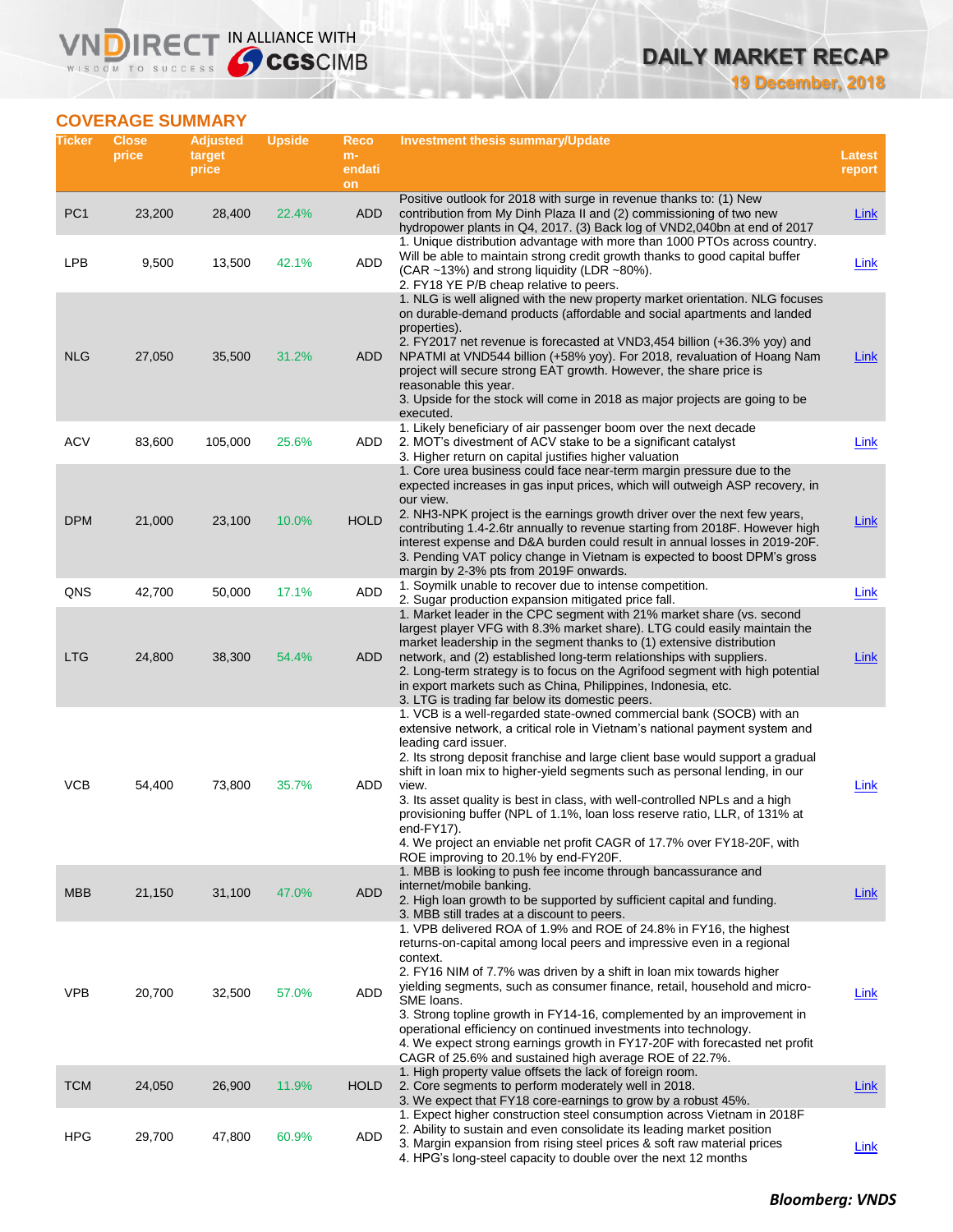# **DAILY MARKET RECAP**

**19 December, 2018**

| Ticker     | <b>Close</b><br>price | <b>Adjusted</b><br>target<br>price | Upside  | Reco<br>$m-$<br>endati<br>on | Investment thesis summary/Update                                                                                                                                                                                                                                                                                                                                                                                                                                                                                                                                                                  | <b>Latest</b><br>report |
|------------|-----------------------|------------------------------------|---------|------------------------------|---------------------------------------------------------------------------------------------------------------------------------------------------------------------------------------------------------------------------------------------------------------------------------------------------------------------------------------------------------------------------------------------------------------------------------------------------------------------------------------------------------------------------------------------------------------------------------------------------|-------------------------|
| <b>PVT</b> | 15,900                | 21,000                             | 32.1%   | ADD                          | 1. PVT has a chartering profile skewed towards fixed rates, which offers<br>protection against the current low-rate environment, while providing potential<br>upside for recovery.<br>2. PVT has the largest tanker fleet and LPG fleet among Vietnam carriers,<br>and is able to ride on growing demand for fossil fuels and LPG from the civil<br>and industrial sectors.<br>3. The company plans to upsize and rejuvenate its fleet over the next few<br>years to respond to Vietnam's increasing refinery capacity and growing<br>demand for LPG.                                             | Link                    |
| <b>STK</b> | 17,200                | 28,800                             | 67.4%   | ADD                          | 1. STK is currently the Vietnam's 2nd largest polyester yarn manufacturer,<br>accounting for 28% of the country's total polyester yarn exports.<br>2. Unmet domestic demand and growing demand from export markets,<br>driven by recent trade agreements.<br>3. However, fierce competition from Chinese yarn, as well as input price<br>volatility present downside risks.                                                                                                                                                                                                                       | Link                    |
| IDI        | 9,550                 | 23,800                             | 149.2%  | <b>ADD</b>                   | 1. IDI has gradually risen to become one of the most promising Vietnamese<br>pangasius exporters. The firm has endured multiple downturns in the<br>industry, demonstrating its resilience and good management quality. The<br>share price, however, is volatile.<br>2. We expect that pangasius exports will grow strongly in 2018.<br>3. Fish feed segment and fishmeal/fish fat segment will see strong growth in<br>2018<br>4. IDI will continue to increase its capacity to support growth over the next 2-<br>3 years.<br>5. High dividend yield and attractive valuation                   | <b>Link</b>             |
| AAA        | 15,250                | 25,300                             | 65.9%   | ADD                          | 1. AAA is the largest plastic packaging manufacturer and exporter in South<br>East Asia, with current production capacity of 8,000 tonnes/month.<br>2. AAA will be able to capture market share globally in countries such as<br>Japan and the U.S.<br>3. AAA aims to expand its production and adopt effective cost controls.                                                                                                                                                                                                                                                                    | Link                    |
| <b>PNJ</b> | 94,200                | 120,700                            | 28.1%   | ADD                          | 1. Extensive store network continued to serve as a major driver for PNJ's<br>growth.<br>2. Robust Same-Store Sales Growth (SSSG)<br>3. PNJ is diversifying its jewelry-focused product mix by introducing fashion<br>accessories such as mid-range branded watches since 2012.<br>3. Growing benefits from expanding store network and developing omni-<br>channel platform.                                                                                                                                                                                                                      | Link                    |
| KDH        | 30,800                | 34,900                             | 13.3%   | <b>HOLD</b>                  | 1. KDH owns 500ha land bank in the inner city area of HCMC following its<br>recent merger with Binh Chanh Construction & Investment (BCI, Unlisted).<br>2. Its strategy to develop mid-range condos and gated townhouse<br>communities makes for a diversified range of products and lowers market<br>risk.<br>3. We believe KDH's high quality housing developments have helped it to<br>establish its brand name among prospective buyers, driving strong sales<br>absorption.                                                                                                                  | Link                    |
| <b>VGI</b> | 14,000                | 17,400                             | 24.3%   | <b>ADD</b>                   | 1. VGI is the largest telco to be listed on Vietnam stock market and holds the<br>leading position in six out of nine countries under coverage.<br>2. VGI provides full telecom services including calls, texts, mobile data and<br>fiber optic internet broadband in nine countries across Africa, Latin America<br>and Southeast Asia.<br>3. Long term growth driver will be Mytel, VGI's new JV in Myanmar, given the<br>domestic backdrop of a relatively high smartphone adoption rate of 70% of<br>total mobile users                                                                       | <b>Link</b>             |
| <b>DCM</b> | 9,980                 | 9,700                              | $-2.8%$ | <b>HOLD</b>                  | 1. Parent company PVN guarantees 12% ROE for the company's urea<br>operations in FY15-18F, protecting DCM from adverse market movements.<br>2. Changes to Vietnam's VAT policy in 2018-19F could help expand DCM's<br>gross margin by 3-4% from 2019F onwards, in our view.<br>3. Uncertainty around 2019F input gas price policy, however, is a major risk<br>that could counter positive effects of VAT policy change.                                                                                                                                                                          | Link                    |
| <b>VTP</b> | 123,000               | 113,000                            | $-8.1%$ | HOLD                         | 1. VTP has the second largest market share, is the fastest growing and most<br>profitable delivery company for B2C commerce in Vietnam.<br>2. High growth company in a fast-evolving industry.<br>3. VTP's market share gains can be attributed to advanced technology and<br>strong infrastructure.<br>4. VTP's core sales are expected to grow at a CAGR of 48.6% to 2020.<br>5. Healthy financial status with strong cash reserves and high ROE.<br>Company has a net cash position with cash and equivalents contributing<br>50% of total assets, supporting future capital investment needs. | Link                    |

IRECT IN ALLIANCE WITH

**VND** 

WISDOM TO SUCCESS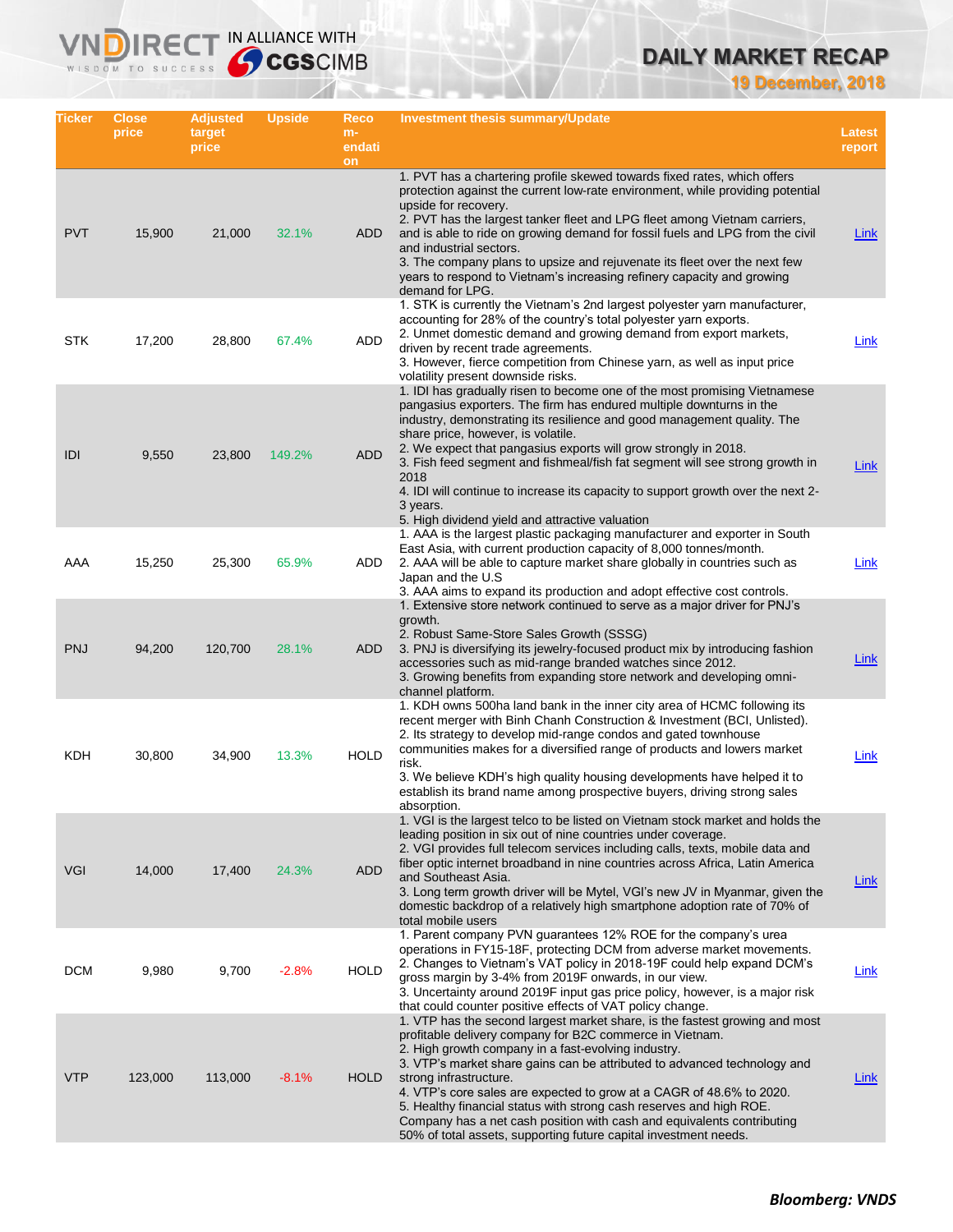# **MARKET MOVEMENTS**

WISDOM TO SUCCESS

| <b>HOSE</b>        |        |       |         |         |              |
|--------------------|--------|-------|---------|---------|--------------|
| <b>Top gainers</b> |        |       |         |         | <b>VND</b>   |
| <b>Ticker</b>      | Last   | Cha   | $%$ chq | Vol.    | <b>Index</b> |
|                    | Price  |       |         |         | impact       |
| <b>HLG</b>         | 8,560  | 560   | 7.00    | 10,140  | 0.008        |
| TDW                | 21,400 | 1,400 | 7.00    | 20      | 0.004        |
| VNL                | 16,150 | 1,050 | 6.95    | 40      | 0.003        |
| <b>HOT</b>         | 31,000 | 2,000 | 6.90    | 270     | 0.005        |
| SJS                | 17,350 | 1,100 | 6.77    | 947,590 | 0.039        |

**IDIRECT IN ALLIANCE WITH** 

| <b>Top losers</b> |              |          |         |         | <b>VND</b>   |
|-------------------|--------------|----------|---------|---------|--------------|
| <b>Ticker</b>     | Last         | Cha      | $%$ chq | Vol.    | <b>Index</b> |
|                   | <b>Price</b> |          |         |         | impact       |
| <b>SJF</b>        | 9.200        | -690     | $-6.98$ | 10      | $-0.017$     |
| <b>TIE</b>        | 6,850        | $-510$   | $-6.93$ | 10      | $-0.002$     |
| <b>PTL</b>        | 2,700        | $-200$   | $-6.90$ | 3,880   | $-0.006$     |
| <b>STG</b>        | 18,450       | $-1,350$ | $-6.82$ | 203,530 | $-0.036$     |
| <b>TGG</b>        | 3,300        | $-240$   | $-6.78$ | 650,120 | $-0.002$     |

| <b>Top index movers</b> |              |       |         |         | <b>VND</b>   |
|-------------------------|--------------|-------|---------|---------|--------------|
| <b>Ticker</b>           | Last         | Cha   | $%$ chq | Vol.    | <b>Index</b> |
|                         | <b>Price</b> |       |         |         | impact       |
| <b>BHN</b>              | 83,900       | 3,900 | 4.88    | 100     | 0.280        |
| <b>ROS</b>              | 36,500       | 1,000 | 2.82    | 3.13MLN | 0.176        |
| <b>MSN</b>              | 81,500       | 300   | 0.37    | 325,700 | 0.108        |
| EIB                     | 14,000       | 200   | 1.45    | 47,460  | 0.077        |
| <b>MWG</b>              | 85,800       | 500   | 0.59    | 370,690 | 0.067        |

|               | <b>Top index laggers</b> |          |         |                | <b>VND</b>   |
|---------------|--------------------------|----------|---------|----------------|--------------|
| <b>Ticker</b> | Last                     | Cha      | %chq    | Vol.           | <b>Index</b> |
|               | <b>Price</b>             |          |         |                | impact       |
| VNM           | 129,100                  | $-2,600$ | $-1.97$ | 484.090        | $-1.404$     |
| <b>CTG</b>    | 20,400                   | $-1,050$ |         | -4.90 11.21MLN | $-1.212$     |
| <b>HPG</b>    | 29,700                   | $-1,400$ |         | -4.50 10.97MLN | $-0.922$     |
| <b>GAS</b>    | 92,000                   | $-1,500$ | $-1.60$ | 802.830        | $-0.890$     |
| <b>VCB</b>    | 54,400                   | $-700$   | $-1.27$ | 1.13MLN        | $-0.781$     |

|               | <b>VND</b><br><b>Top liquidity</b> |          |         |                |              |  |  |  |  |  |  |  |
|---------------|------------------------------------|----------|---------|----------------|--------------|--|--|--|--|--|--|--|
| <b>Ticker</b> | Last                               | Cha      | $%$ chq | Val.           | <b>Index</b> |  |  |  |  |  |  |  |
|               | <b>Price</b>                       |          |         | (VNDbn)        | impact       |  |  |  |  |  |  |  |
| <b>CTG</b>    | 20,400                             | $-1,050$ |         | -4.90 11.21MLN | $-1.212$     |  |  |  |  |  |  |  |
| <b>HPG</b>    | 29,700                             | $-1,400$ |         | -4.50 10.97MLN | $-0.922$     |  |  |  |  |  |  |  |
| <b>MBB</b>    | 21,150                             | $-150$   | $-0.70$ | 6.09MLN        | $-0.100$     |  |  |  |  |  |  |  |
| <b>ITA</b>    | 3,260                              | 10       | 0.31    | 4.00MLN        | 0.003        |  |  |  |  |  |  |  |
| <b>PVD</b>    | 15,800                             | $-750$   | $-4.53$ | 3.48MLN        | $-0.089$     |  |  |  |  |  |  |  |

| <b>HOSE</b>        |              |       |      |         |              | <b>HNX</b>         |              |       |         |         |              |
|--------------------|--------------|-------|------|---------|--------------|--------------------|--------------|-------|---------|---------|--------------|
| <b>Top gainers</b> |              |       |      |         | <b>VND</b>   | <b>Top gainers</b> |              |       |         |         | <b>VND</b>   |
| Ticker             | Last         | Chg   | %chq | Vol.    | <b>Index</b> | Ticker             | Last         | Chg   | $%$ chq | Vol.    | <b>Index</b> |
|                    | <b>Price</b> |       |      |         | impact       |                    | <b>Price</b> |       |         |         | impact       |
| HLG                | 8,560        | 560   | 7.00 | 10.140  | 0.008        | <b>PW</b>          | 600          | 100   | 20.00   | 344.600 | 0.000        |
| <b>TDW</b>         | 21,400       | 1,400 | 7.00 | 20      | 0.004        | <b>TMX</b>         | 7,700        | 700   | 10.00   | 200     | 0.000        |
| VNL                | 16.150       | 1,050 | 6.95 | 40      | 0.003        | <b>PSW</b>         | 7.800        | 700   | 9.86    | 200     | 0.000        |
| HOT                | 31,000       | 2,000 | 6.90 | 270     | 0.005        | <b>CMS</b>         | 5,600        | 500   | 9.80    | 6,300   | 0.000        |
| SJS                | 17,350       | 1,100 | 6.77 | 947,590 | 0.039        | <b>DDG</b>         | 16,800       | 1,500 | 9.80    | 6,300   | 0.000        |
|                    |              |       |      |         |              |                    |              |       |         |         |              |

| <b>Top losers</b> | <b>VND</b>           |          |         |         |                        |            | <b>Top losers</b>    |          |          |         |                 |
|-------------------|----------------------|----------|---------|---------|------------------------|------------|----------------------|----------|----------|---------|-----------------|
| Ticker            | Last<br><b>Price</b> | Chg      | $%$ chq | Vol.    | <b>Index</b><br>impact | Ticker     | Last<br><b>Price</b> | Chg      | $%$ chq  | Vol.    | Index<br>impact |
| <b>SJF</b>        | 9.200                | $-690$   | $-6.98$ | 10      | $-0.017$               | <b>ACM</b> | 700                  | $-100$   | $-12.50$ | 44.500  | 0.000           |
| <b>TIE</b>        | 6,850                | $-510$   | $-6.93$ | 10      | $-0.002$               | <b>DCS</b> | 800                  | $-100$   | $-11.11$ | 62.400  | 0.000           |
| PTL               | 2.700                | $-200$   | $-6.90$ | 3.880   | $-0.006$               | SPI        | 800                  | $-100$   | $-11.11$ | 205.000 | 0.000           |
| <b>STG</b>        | 18,450               | $-1,350$ | $-6.82$ | 203.530 | $-0.036$               | CAN        | 22,600               | $-2,500$ | $-9.96$  | 100     | 0.000           |
| TGG               | 3,300                | $-240$   | $-6.78$ | 650,120 | $-0.002$               | <b>PPP</b> | 7,300                | $-800$   | $-9.88$  | 5,400   | 0.000           |

| Top index movers |              |       |      |         | <b>VND</b>   | Top index movers |              |       |         |         |              |
|------------------|--------------|-------|------|---------|--------------|------------------|--------------|-------|---------|---------|--------------|
| Ticker           | Last         | Chg   | %chq | Vol.    | <b>Index</b> | Ticker           | Last         | Chg   | $%$ chq | Vol.    | <b>Index</b> |
|                  | <b>Price</b> |       |      |         | impact       |                  | <b>Price</b> |       |         |         | impact       |
| BHN              | 83.900       | 3.900 | 4.88 | 100     | 0.280        | <b>VCG</b>       | 23.100       | 1.400 | 6.45    | 5.85MLN | 0.095        |
| <b>ROS</b>       | 36,500       | 1,000 | 2.82 | 3.13MLN | 0.176        | <b>VGC</b>       | 17,500       | 400   | 2.34    | 1.83MLN | 0.082        |
| <b>MSN</b>       | 81.500       | 300   | 0.37 | 325.700 | 0.108        | <b>PHP</b>       | 12.500       | 1.000 | 8.70    | 33.700  | 0.033        |
| <b>EIB</b>       | 14.000       | 200   | 1.45 | 47.460  | 0.077        | TV <sub>2</sub>  | 130,900      | 5,900 | 4.72    | 28,400  | 0.030        |
| <b>MWG</b>       | 85,800       | 500   | 0.59 | 370.690 | 0.067        | <b>PGS</b>       | 30,500       | 500   | 1.67    | 44,800  | 0.017        |

| <b>Top index laggers</b> |              |          |         |                | <b>VND</b> | <b>VND</b><br>Top index laggers |              |        |         |         |              |
|--------------------------|--------------|----------|---------|----------------|------------|---------------------------------|--------------|--------|---------|---------|--------------|
| Ticker                   | Last         | Chg      | %chq    | Vol.           | Index      | Ticker                          | Last         | Chg    | $%$ chq | Vol.    | <b>Index</b> |
|                          | <b>Price</b> |          |         |                | impact     |                                 | <b>Price</b> |        |         |         | impact       |
| <b>VNM</b>               | 129.100      | $-2.600$ | $-1.97$ | 484.090        | $-1.404$   | <b>PVS</b>                      | 18.500       | $-700$ | $-3.65$ | 5.47MLN | $-0.171$     |
| CTG                      | 20.400       | $-1.050$ |         | -4.90 11.21MLN | $-1.212$   | <b>NVB</b>                      | 9,300        | $-500$ | $-5.10$ | .06MLN  | $-0.146$     |
| HPG                      | 29.700       | $-1.400$ |         | -4.50 10.97MLN | $-0.922$   | <b>DGC</b>                      | 47.500       | $-800$ | $-1.66$ | 41.300  | $-0.035$     |
| <b>GAS</b>               | 92,000       | $-1.500$ | $-1.60$ | 802.830        | $-0.890$   | <b>PVI</b>                      | 32,000       | $-900$ | $-2.74$ | 145.200 | $-0.032$     |
| <b>VCB</b>               | 54,400       | $-700$   | $-1.27$ | .13MLN         | $-0.781$   | <b>SHS</b>                      | 13,400       | $-300$ | $-2.19$ | 808.100 | $-0.027$     |

| <b>Top liquidity</b> |                      |          |         |                  | <b>VND</b>      | <b>Top liquidity</b> |                      |        |         |                                                  | <b>VND</b>               |
|----------------------|----------------------|----------|---------|------------------|-----------------|----------------------|----------------------|--------|---------|--------------------------------------------------|--------------------------|
| Ticker               | Last<br><b>Price</b> | Cha      | %chq    | Val.<br>(VNDbn)  | Index<br>impact | Ticker               | Last<br><b>Price</b> | Chg    | %chq    | Val.<br>(VNDbn)                                  | <b>Index</b><br>impact   |
| CTG                  | 20.400               | $-1.050$ |         | $-4.90$ 11.21MLN | $-1.212$        | VCG                  | 23.100               | 1.400  | 6.45    | 5.85MLN                                          | 0.095                    |
| <b>HPG</b>           | 29,700               | $-1.400$ |         | -4.50 10.97MLN   | $-0.922$        | <b>PVS</b>           | 18,500               | $-700$ | $-3.65$ | 5.47MLN                                          | $-0.171$                 |
| <b>MBB</b>           | 21.150               | $-150$   | $-0.70$ | 6.09MLN          | $-0.100$        | ART                  | 3,200                | $-100$ | $-3.03$ | 3.65MLN                                          | $-0.010$                 |
| <b>ITA</b>           | 3,260                | 10       | 0.31    | 4.00MLN          | 0.003           | <b>SHB</b>           | 7,400                | 0      | 0.00    | 2.36MLN                                          | 0.000                    |
| <b>PVD</b>           | 15,800               | $-750$   | -4.53   | 3.48MLN          | $-0.089$        | VGC                  | 17,500               | 400    | 2.34    | 1.83MLN                                          | 0.082                    |
|                      |                      |          |         |                  |                 |                      |                      |        |         | $\sim$ $\sim$ $\sim$ $\sim$ $\sim$ $\sim$ $\sim$ | $\overline{\phantom{a}}$ |

*19 Dec Source: Bloomberg*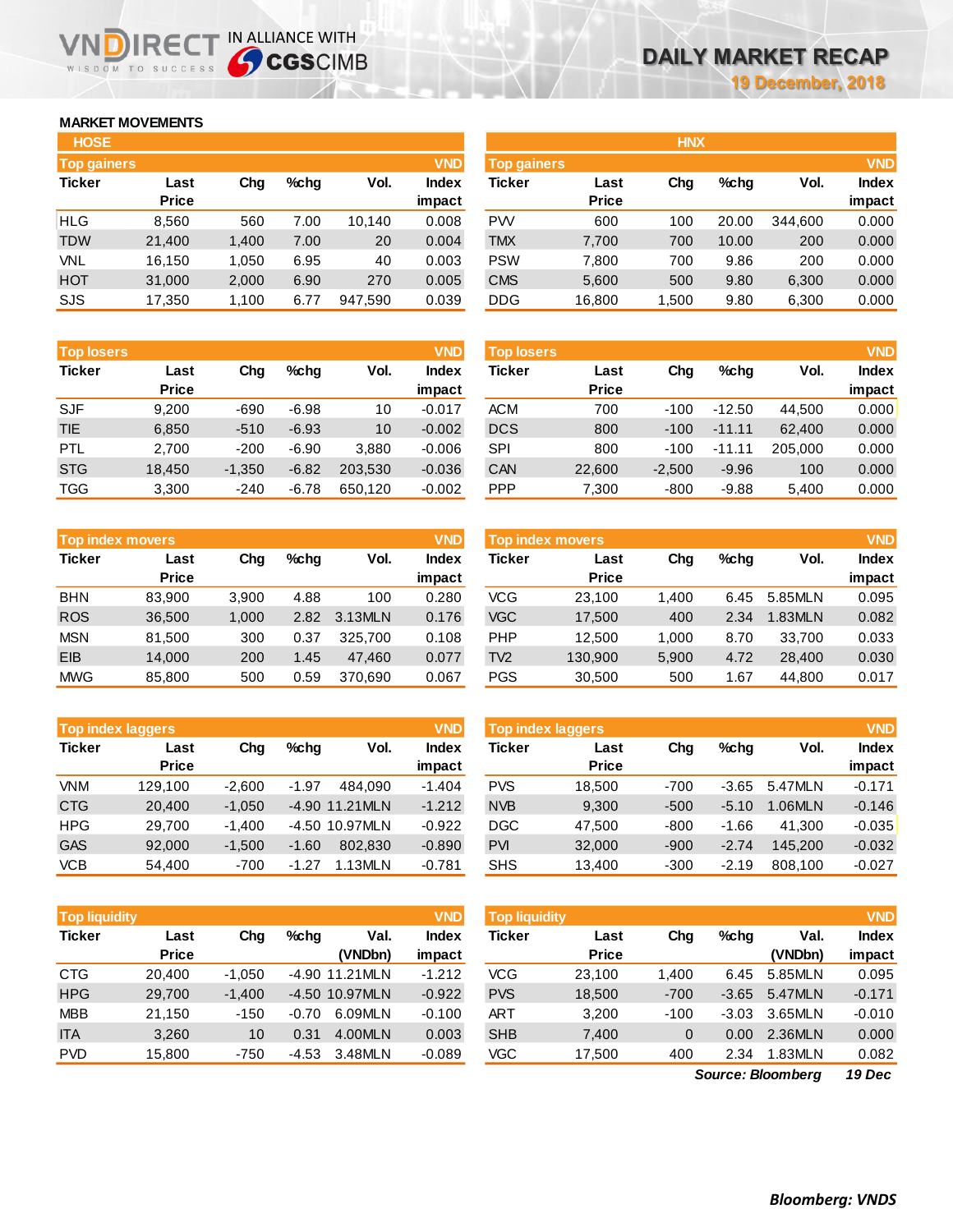## **FOREIGN ACTIVITIES**

| Volume (Mn'shs)       | <b>HOSE</b> | <b>HNX</b> | <b>Value (VND'bn)</b> | <b>HOSE</b> | <b>HNX</b> |
|-----------------------|-------------|------------|-----------------------|-------------|------------|
| <b>BUY</b>            | 11.4        | 0.6        | <b>BUY</b>            | 400.0       | 11.5       |
| % of market           | 6.3%        | 1.4%       | % of market           | 9.3%        | 1.9%       |
| <b>SELL</b>           | 15.2        | 0.3        | <b>SELL</b>           | 559.1       | 5.8        |
| % of market           | 8.3%        | 0.7%       | % of market           | 13.1%       | 0.9%       |
| <b>NET BUY (SELL)</b> | (3.81)      | 0.3        | <b>NET BUY (SELL)</b> | (159.1)     | 5.7        |

*Source: HSX, HNX*



# **Foreign net buy/sell (30 days) in VND'bn**

| <b>2018 ACCUMULATION</b> |             |            |                       |             |                               |
|--------------------------|-------------|------------|-----------------------|-------------|-------------------------------|
| <b>Volume (MIn'shs)</b>  | <b>HOSE</b> | <b>HNX</b> | Value (VND'bn)        | <b>HOSE</b> | <b>HNX</b>                    |
| <b>BUY</b>               | 4,519.4     | 415.0      | <b>BUY</b>            | 256,350.8   | 7,567.6                       |
| % of market              | 9.4%        | 3.3%       | % of market           | 19.5%       | 4.5%                          |
| <b>SELL</b>              | 4,170.1     | 476.1      | <b>SELL</b>           | 215,525.9   | 8,602.7                       |
| % of market              | 8.7%        | 3.8%       | % of market           | 16.4%       | 5.1%                          |
| <b>NET BUY (SELL)</b>    | 349.3       | (61.1)     | <b>NET BUY (SELL)</b> | 40,825      | (1,035.1)<br>Source: HSX, HNX |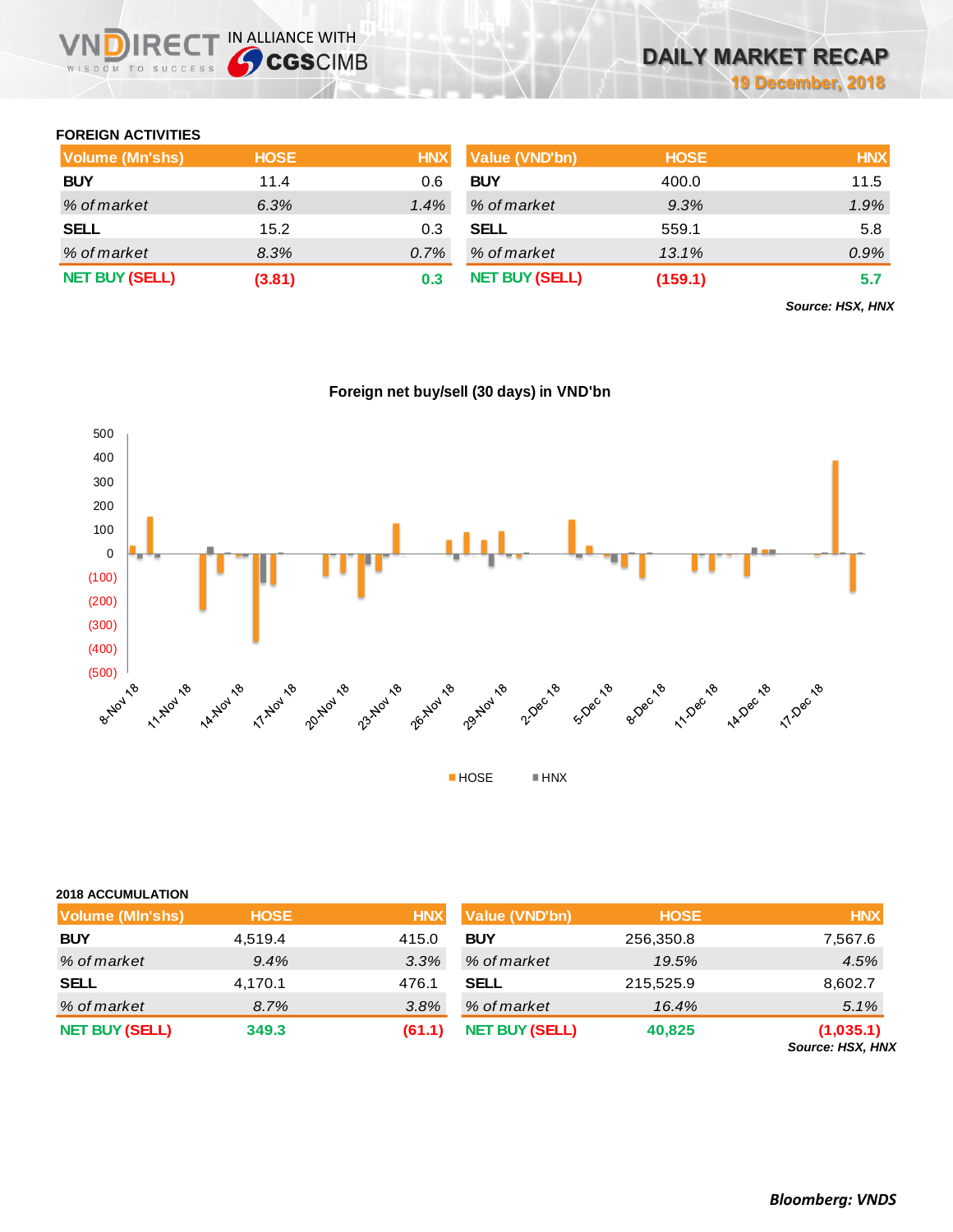## **FOREIGN ACTIVITIES**

WISDOM TO SUCCESS

n

**IRECT IN ALLIANCE WITH** 

|               |                               | <b>HOSE</b> |         |       |                        | <b>HNX</b>                    |                      |        |         |       |                        |  |  |
|---------------|-------------------------------|-------------|---------|-------|------------------------|-------------------------------|----------------------|--------|---------|-------|------------------------|--|--|
|               | Top buy by foreigners (value) |             |         |       | <b>VND'bn</b>          | Top buy by foreigners (value) |                      |        |         |       |                        |  |  |
| <b>Ticker</b> | Last<br><b>Price</b>          | Chg         | $%$ chq | Value | <b>Index</b><br>impact | <b>Ticker</b>                 | Last<br><b>Price</b> | Chg    | %chg    | Value | <b>Index</b><br>impact |  |  |
| <b>HPG</b>    | 29.700                        | $-1.400$    | $-4.50$ | 65.7  | $-0.922$               | VC <sub>3</sub>               | 21,700               | 300    | 1.40    | 6.3   | 0.000                  |  |  |
| <b>VNM</b>    | 129.100                       | $-2,600$    | $-1.97$ | 30.9  | $-1.404$               | <b>PVS</b>                    | 18,500               | $-700$ | $-3.65$ | 2.1   | 0.000                  |  |  |
| <b>VRE</b>    | 31.100                        | $-500$      | $-1.58$ | 26.4  | $-0.361$               | VGC                           | 17.500               | 400    | 2.34    | 1.3   | 0.000                  |  |  |
| <b>VJC</b>    | 125,000                       | 100         | 0.08    | 22.5  | 0.017                  | <b>SHS</b>                    | 13,400               | $-300$ | $-2.19$ | 1.0   | 0.000                  |  |  |
| <b>VPB</b>    | 20,700                        | 0           | 0.00    | 22.1  | 0.000                  | <b>NRC</b>                    | 40,400               | $-100$ | $-0.25$ | 0.2   | 0.000                  |  |  |

|               | <b>Top sell by foreigners (value)</b> |          |         |       | <b>VND'bn</b>          | <b>VND'bn</b><br>Top sell by foreigners (value) |                      |        |         |       |                 |
|---------------|---------------------------------------|----------|---------|-------|------------------------|-------------------------------------------------|----------------------|--------|---------|-------|-----------------|
| <b>Ticker</b> | Last<br><b>Price</b>                  | Chg      | $%$ chg | Value | <b>Index</b><br>impact | Ticker                                          | Last<br><b>Price</b> | Chg    | %chg    | Value | Index<br>impact |
| <b>HPG</b>    | 29.700                                | $-1.400$ | $-4.50$ | 83.2  | $-0.922$               | <b>PVS</b>                                      | 18.500               | $-700$ | $-3.65$ | 2.6   | 0.000           |
| <b>CTG</b>    | 20.400                                | $-1,050$ | $-4.90$ | 80.8  | $-1.212$               | <b>AMV</b>                                      | 39,000               | $-500$ | $-1.27$ | 0.6   | 0.000           |
| VNM           | 129.100                               | $-2,600$ | $-1.97$ | 39.0  | $-1.404$               | <b>SHS</b>                                      | 13.400               | $-300$ | $-2.19$ | 0.6   | 0.000           |
| <b>VJC</b>    | 125.000                               | 100      | 0.08    | 28.6  | 0.017                  | <b>PVB</b>                                      | 16,600               | $-700$ | $-4.05$ | 0.5   | 0.000           |
| <b>VCB</b>    | 54.400                                | -700     | $-1.27$ | 28.5  | $-0.781$               | <b>VCG</b>                                      | 23.100               | 1,400  | 6.45    | 0.3   | 0.000           |

|               | Top net buy by foreigners (value) |        |         |       | <b>VND'bn</b>   | <b>VND'bn</b><br>Top net buy by foreigners (value) |                      |        |         |       |                        |
|---------------|-----------------------------------|--------|---------|-------|-----------------|----------------------------------------------------|----------------------|--------|---------|-------|------------------------|
| <b>Ticker</b> | Last<br><b>Price</b>              | Chg    | $%$ chq | Value | Index<br>impact | <b>Ticker</b>                                      | Last<br><b>Price</b> | Chg    | %chg    | Value | <b>Index</b><br>impact |
| <b>PVD</b>    | 15.800                            | $-750$ | $-4.53$ | 11.8  | $-0.089$        | VC <sub>3</sub>                                    | 21.700               | 300    | 1.40    | 6.3   | 0.000                  |
| SSI           | 28,100                            | $-100$ | $-0.35$ | 9.6   | $-0.016$        | <b>VGC</b>                                         | 17,500               | 400    | 2.34    | 1.3   | 0.000                  |
| CII           | 26,100                            | 100    | 0.38    | 9.5   | 0.009           | <b>SHS</b>                                         | 13.400               | $-300$ | $-2.19$ | 0.4   | 0.000                  |
| <b>KDH</b>    | 30,800                            | 100    | 0.33    | 7.2   | 0.013           | <b>NRC</b>                                         | 40.400               | $-100$ | $-0.25$ | 0.1   | 0.000                  |
| <b>BID</b>    | 33.300                            | $-350$ | $-1.04$ | 5.5   | $-0.371$        | <b>LHC</b>                                         | 62.500               | 0      | 0.00    | 0.1   | 0.000                  |

| Top net sell by foreigners (value) |                      |          |         |         | <b>VND'bn</b>          | Top net sell by foreigners (value) |                      |        |         |         |                 |
|------------------------------------|----------------------|----------|---------|---------|------------------------|------------------------------------|----------------------|--------|---------|---------|-----------------|
| <b>Ticker</b>                      | Last<br><b>Price</b> | Chg      | $%$ chg | Value   | <b>Index</b><br>impact | Ticker                             | Last<br><b>Price</b> | Chg    | %chg    | Value   | Index<br>impact |
| <b>CTG</b>                         | 20.400               | $-1.050$ | $-4.90$ | $-80.4$ | $-1.212$               | <b>AMV</b>                         | 39,000               | $-500$ | $-1.27$ | $-0.59$ | 0.000           |
| <b>VHC</b>                         | 85,900               | $-5,300$ | $-5.81$ | $-20.3$ | $-0.152$               | <b>PVB</b>                         | 16,600               | $-700$ | $-4.05$ | $-0.53$ | 0.000           |
| <b>HPG</b>                         | 29.700               | $-1.400$ | $-4.50$ | $-17.6$ | $-0.922$               | <b>PVS</b>                         | 18.500               | $-700$ | $-3.65$ | $-0.51$ | 0.000           |
| <b>VCB</b>                         | 54,400               | $-700$   | $-1.27$ | $-17.3$ | $-0.781$               | <b>VCG</b>                         | 23,100               | 1,400  | 6.45    | $-0.29$ | 0.000           |
| <b>NVL</b>                         | 63,500               | $-1,300$ | $-2.01$ | $-12.9$ | $-0.366$               | <b>PLC</b>                         | 16.200               | $-300$ | $-1.82$ | $-0.13$ | 0.000           |

*Source: Bloomberg, HOSE, HNX*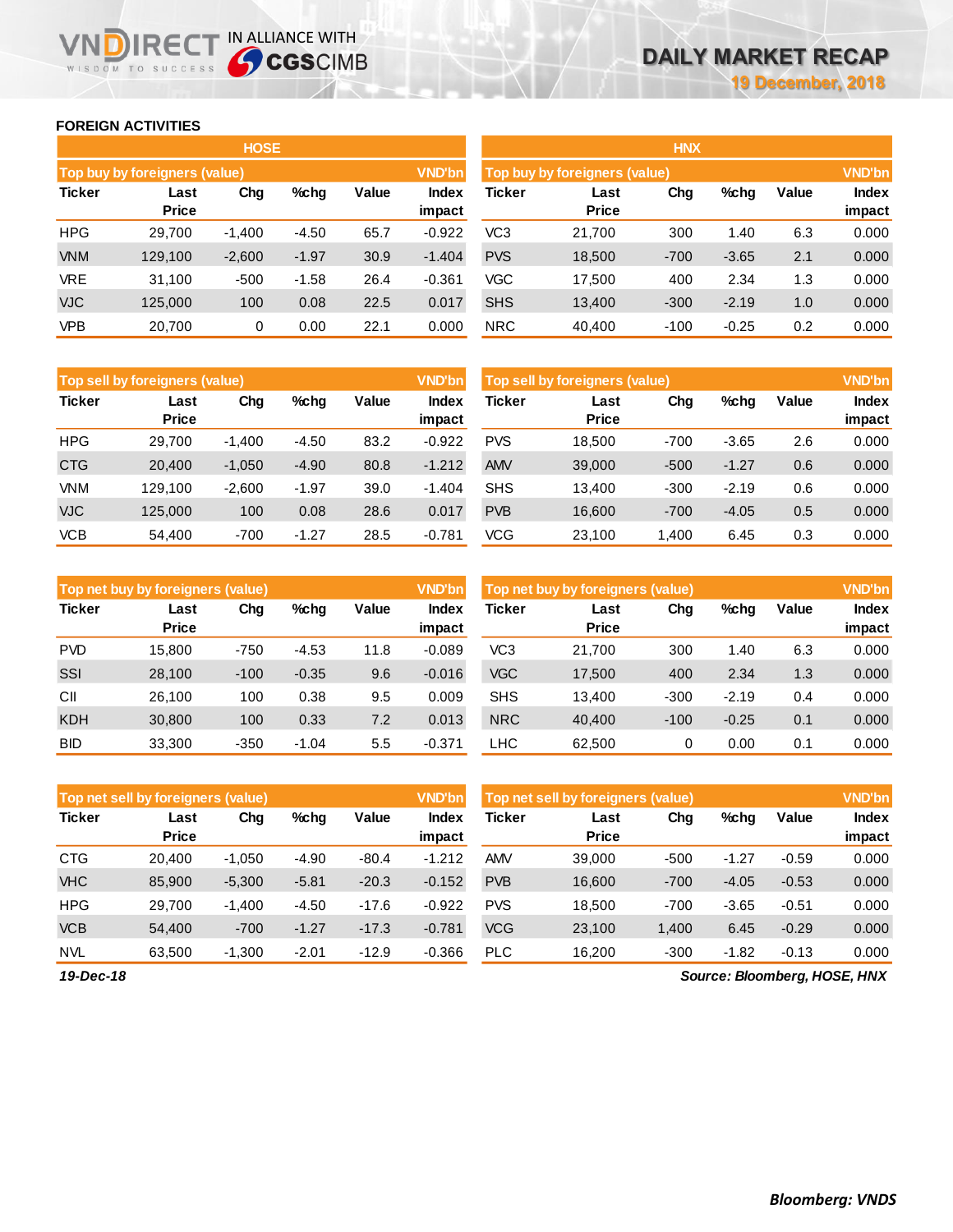## **TOP 60 MARKET CAP STOCKS SNAPSHOT ON HOSE**

**VNDIRECT IN ALLIANCE WITH** 

WISDOM TO SUCCESS

**19 December, 2018**

| No. Ticker             | <b>Price</b>     |                | Price change (%)  |                    |                |                |                    |              | Mkt. Cap Outs. Vol. Float ratio Avail. Fil Ave. daily vol. | P/E                       | P/B          | ROE         | <b>ROA</b> |
|------------------------|------------------|----------------|-------------------|--------------------|----------------|----------------|--------------------|--------------|------------------------------------------------------------|---------------------------|--------------|-------------|------------|
|                        | <b>VND</b>       | 1 M            | 3M                | 6M                 | <b>US\$mln</b> | <b>MIn'shs</b> | %                  |              | $% (30 days-shs)$                                          | $\boldsymbol{\mathsf{x}}$ | $\pmb{\chi}$ | %           | %          |
| 1 VIC VM               | 102,000          | 5.8            | 3.4               | 0.3                | 13,965         | 3,192          | 57.6               | 31.7         | 686,461                                                    | 74.6                      | 5.9          | 10.3        | 1.7        |
| 2 VHM VM               | 77,500           | 6.3            | $-7.4$            | $-15.8$            | 11,136         | 3,350          | 30.3               | 33.5         | 351,770                                                    | 41.2                      | 2.8          | <b>N/A</b>  | <b>N/A</b> |
| 3 VNM VM               | 129,100          | 11.9           | $-6.3$            | $-6.8$             | 9,644          | 1,741          | 46.2               | 40.7         | 902,585                                                    | 25.8                      | 8.8          | 35.2        | 29.5       |
| 4 VCB VM               | 54,400           | 0.7            | $-14.1$           | $-3.7$             | 8,396          | 3,598          | 22.9               | 9.2          | 1,218,524                                                  | 16.2                      | 3.2          | 20.9        | 1.3        |
| 5 GAS VM               | 92,000           | $-4.6$         | $-17.9$           | 5.7                | 7,554          | 1,914          | 4.2                | 45.6         | 639,223                                                    | 14.2                      | 4.1          | 30.6        | 20.8       |
| 6 SAB VM               | 250,000          | 1.8            | 13.6              | 11.1               | 6,877          | 641            | 10.4               | 90.2         | 40,169                                                     | 36.2                      | 9.6          | 28.5        | 20.3       |
| 7 BID VM               | 33,300           | 3.4            | $-5.7$            | 24.3               | 4,884          | 3,419          | 4.4                | 27.1         | 1,808,385                                                  | 13.9                      | 2.3          | 17.4        | 0.7        |
| 8 TCB VM               | 27,500           | $3.8\,$        | 3.4               | $-13.2$            | 4,125          | 3,497          | 81.8               | 0.0          | 1,806,295                                                  | 9.7                       | 1.9          | 25.4        | $3.2\,$    |
| 9 MSN VM               | 81,500           | $-0.4$         | $-10.6$           | 1.9                | 4,067          | 1,163          | 29.9               | 8.6          | 506,547                                                    | 15.0                      | 4.9          | 30.9        | 8.7        |
| 10 CTG VM              | 20,400           | $-11.5$        | $-23.9$           | $-19.7$            | 3,258          | 3,723          | 15.8               | 0.1          | 4,127,931                                                  | 9.9                       | 1.1          | 11.7        | 0.7        |
| 11 VREVM               | 31,100           | 3.2            | 3.0               | $-4.5$             | 3,107          | 2,329          | 100.0              | 17.4         | 1,390,574                                                  | 48.2                      | 2.8          | 5.7         | 5.6        |
| 12 VJC VM              | 125,000          | $-2.6$         | $-16.3$           | $-6.2$             | 2,904          | 542            | 53.2               | 6.5          | 541,507                                                    | 13.2                      | 6.4          | 67.1        | 19.7       |
| 13 PLX VM              | 55,800           | $-5.4$         | $-21.1$           | $-10.7$            | 2,774          | 1,159          | 6.3                | 9.1          | 469,641                                                    | 17.0                      | 3.3          | 19.5        | 6.2        |
| 14 BVHVM               | 91,000           | $-4.2$         | $-6.7$            | 11.0               | 2,736          | 701            | 31.2               | 24.2         | 81,249                                                     | 52.7                      | 4.4          | 8.4         | 1.3        |
| 15 HPG VM              | 29,700           | $-16.2$        | $-25.1$           | $-22.6$            | 2,706          | 2,124          | 55.8               | 10.2         | 4,501,399                                                  | 6.9                       | 1.6          | 26.7        | 15.5       |
| 16 NVL VM              | 63,500           | $-8.5$         | $-3.8$            | 26.2               | 2,473          | 908            | 30.7               | 41.8         | 256,018                                                    | 26.8                      | 3.3          | 14.2        | $3.8\,$    |
| 17 VPB VM              | 20,700           | $-4.6$         | $-17.0$           | $-28.9$            | 2,182          | 2,457          | 74.0               | 0.0          | 3,667,773                                                  | 7.3                       | 1.7          | 26.9        | 2.5        |
| 18 MBB VM              | 21,150           | $-0.7$         | $-5.6$            | $-8.5$             | 1,960          | 2,160          | 56.1               | 0.0          | 6,481,998                                                  | 8.9                       | 1.5          | 17.4        | 1.6        |
| 19 MWG VM              | 85,800           | 1.3            | $-6.2$            | $-0.5$             | 1,584          | 430            | 87.2               | 0.0          | 474,236                                                    | 13.2                      | 4.5          | 41.2        | 13.1       |
| 20 HDB VM              | 29,000           | $-6.1$         | $-24.7$           | $-21.2$            | 1,220          | 981            | 72.6               | 3.0          | 1,925,352                                                  | 14.8                      | 2.0          | 14.9        | 1.0        |
| 21 FPT VM              | 42,100           | $-2.4$         | $-7.4$            | $-5.4$             | 1,108          | 614            | 81.8               | 0.0          | 578,568                                                    | 7.9                       | 2.2          | 28.9        | 11.3       |
| 22 STB VM              | 12,450           | 1.2            | $-0.8$            | 6.4                | 963            | 1,804          | 94.0               | 11.0         | 4,375,675                                                  | 16.7                      | 0.9          | 5.8         | 0.3        |
| 23 ROS VM              | 36,500           | $-0.3$         | $-8.9$            | $-28.7$            | 889            | 568            | 27.0               | 46.9         | 2,362,541                                                  | 28.2                      | 3.6          | 13.6        | 7.3        |
| 24 BHN VM              | 83,900           | $-0.1$         | 1.1               | $-20.1$            | 834            | 232            | 0.9                | 31.4         | 552                                                        | 30.2                      | 5.1          | 17.3        | $6.7\,$    |
| 25 EIB VM              | 14,000           | 3.7            | 1.1               | $-1.8$             | 738            | 1,229          | 79.0               | 0.0          | 1,922,548                                                  | 12.7                      | 1.1          | 9.4         | 0.9        |
| 26 TPB VM              | 20,000           | $-2.2$         | $-2.2$            | $-5.5$             | 730            | 851            | 70.6               | 0.2          | 505,625                                                    | 14.9                      | 2.2          | 15.9        | 0.8        |
| 27 PNJ VM              | 94,200           | $-0.7$         | $-5.2$            | $-11.1$            | 675            | 167            | 69.9               | 0.0          | 296,659                                                    | 17.4                      | 4.5          | 30.0        | 19.2       |
| 28 HNG VM              | 16,300           | $-1.2$         | $-3.0$            | 75.3               | 620            | 887            | 42.0               | 56.0         | 2,015,458                                                  | <b>N/A</b>                | 1.3          | $-7.3$      | $-2.5$     |
| 29 SSIVM               | 28,100           | $-1.4$         | $-12.9$           | $-9.4$             | 602            | 499            | 76.7               | 41.4         | 1,673,785                                                  | 9.7                       | 1.5          | 15.8        | 7.1        |
| 30 KDH VM              | 30,800           | 3.0            | $-3.8$            | 4.7                | 547            | 414            | 76.0               | 3.1          | 158,935                                                    | 21.9                      | 2.0          | 10.5        | 5.8        |
| 31 CTD VM              | 157,500          | 5.0            | $-3.1$            | 5.0                | 528            | 78             | 86.9               | 5.0          | 131,846                                                    | 7.8                       | 1.5          | 21.1        | 11.6       |
| 32 DHG VM              | 81,700           | $-1.7$         | $-14.3$           | $-18.3$            | 458            | 131            | 22.1               | 51.0         | 99,152                                                     | 20.2                      | 3.6          | 18.3        | 14.6       |
| 33 REE VM              | 31,950           | 2.1            | $-10.0$           | 1.8                | 425            | 310            | 84.4               | 0.0          | 260,483                                                    | 6.3                       | 1.1          | 19.1        | 11.0       |
| 34 SBT VM              | 19,800           | $-8.5$         | $-5.3$            | 29.4               | 421            | 495            | 30.2               | 89.1         | 2,344,420                                                  | 22.8                      | 1.6          | 11.3        | 4.3        |
| 35 GEX VM              | 23,400           | $-7.3$         | $-19.3$           | $-10.6$            | 408            | 407            | 68.5               | 36.4         | 1,197,475                                                  | 9.3                       | 1.7          | 22.3        | 6.9        |
| 36 DXG VM              | 23,550           | $-8.4$         | $-19.2$           | $-17.9$            | 353            | 350            | 69.5               | 0.5          | 1,399,819                                                  | 7.7                       | 1.8          | 25.9        | $9.0\,$    |
| 37 DPM VM              | 21,000           | 10.5           | 19.7              | 27.7               | 353            | 391            | 38.1               | 27.7         | 515,953                                                    | 14.1                      | 1.0          | 8.1         | 5.9        |
| 38 GMD VM              | 27,150           | $-5.7$         | 2.5               | 4.8                | 346            | 297            | 60.8               | 0.0          | 991,469                                                    | 4.3                       | 1.4          | 30.8        | 18.1       |
| 39 VHC VM              | 85,900           | $-20.4$        | $-4.6$            | 51.2               | 340            | 92             | 37.8               | 63.2         | 277,848                                                    | 6.4                       | 2.1          | 37.4        | 22.7       |
| 40 SCS VM              | 148,000          | $-3.2$         | $-1.3$            | N/A                | 317            | 50             | 99.1               | 33.3         | 9,001                                                      | 22.7                      | 8.8          | 40.8        | 35.2       |
| 41 VCIVM               | 45,200           | $-10.0$        | $-27.6$           | $-26.3$            | 316            | 163            | 66.1               | 58.8         | 121,252                                                    | 10.5                      | 2.4          | 30.5        | 13.9       |
| 42 YEG VM              | 234,500          | $-19.1$        | 2.4               | <b>N/A</b>         | 315            | 31             | 93.2               | 54.7         | 9,909                                                      | 94.8                      | 18.3         | 29.0        | 11.6       |
|                        |                  |                |                   |                    |                |                |                    |              |                                                            |                           |              |             |            |
| 43 NT2 VM<br>44 TCH VM | 25,400<br>19,800 | 0.2<br>$-3.6$  | $-9.0$<br>$-19.0$ | $-13.0$<br>$-11.0$ | 314<br>300     | 288<br>353     | 32.1<br>50.0       | 27.2<br>44.9 | 72,673<br>755,191                                          | 8.8<br>20.8               | 2.0          | 19.8<br>7.8 | 9.3        |
| 45 PDR VM              |                  |                |                   | $-16.1$            |                |                |                    | 43.2         | 939,178                                                    |                           | 1.6          |             | 6.7        |
| 46 LGC VM              | 26,000<br>35,300 | $-1.5$<br>18.1 | 2.4               | 34.2               | 297<br>292     | 266<br>193     | 37.8<br><b>N/A</b> | 4.0          |                                                            | 13.4                      | 2.2          | 18.3        | 5.1        |
|                        |                  |                | 26.1              |                    |                |                |                    |              | 11                                                         | 41.5                      | 2.6          | 6.5         | 1.7        |
| 47 VPIVM               | 41,500           | $-4.4$         | $-2.9$            | <b>N/A</b>         | 285            | 160            | 100.0              | 39.4         | 227,042                                                    | 9.6                       | 3.6          | 38.8        | 13.1       |
| 48 KBC VM              | 14,100           | 14.2           | 13.7              | 16.0               | 284            | 470            | 75.4               | 29.7         | 2,469,689                                                  | 12.5                      | 0.8          | 6.2         | 3.3        |
| 49 NLG VM              | 27,050           | $-5.4$         | $-15.1$           | $-6.2$             | 277            | 239            | 60.6               | 0.0          | 320,357                                                    | 6.5                       | 1.4          | 22.4        | 9.6        |
| 50 CII VM              | 26,100           | $-4.7$         | 1.2               | $-1.1$             | 274            | 245            | 84.8               | 14.5         | 739,381                                                    | 78.6                      | 1.3          | 1.7         | 0.4        |
| 51 HCM VM              | 49,000           | $-11.9$        | $-24.6$           | $-18.3$            | 272            | 130            | 66.7               | 38.2         | 145,534                                                    | 8.0                       | 2.1          | 27.8        | 15.1       |
| 52 PAN VM              | 44,500           | 4.2            | $-25.7$           | $-25.8$            | 260            | 136            | 47.6               | 53.9         | 43,883                                                     | 26.2                      | 1.7          | 6.4         | 2.7        |
| 53 PVD VM              | 15,800           | $-4.0$         | $-9.7$            | 22.5               | 259            | 383            | 49.4               | 30.7         | 2,560,033                                                  | 102.2                     | 0.5          | 0.6         | 0.4        |
| 54 PPC VM              | 18,000           | $-2.2$         | $-2.7$            | 7.8                | 248            | 321            | 24.7               | 34.4         | 227,719                                                    | 5.8                       | 1.0          | 17.0        | 12.3       |
| 55 HT1 VM              | 14,400           | 7.9            | 5.1               | 20.0               | 236            | 382            | 20.0               | 43.4         | 263,890                                                    | 9.0                       | 1.1          | 12.2        | 5.4        |
| 56 DCM VM              | 9,980            | 2.4            | $-4.5$            | $-5.8$             | 227            | 529            | 24.4               | 45.1         | 555,294                                                    | 10.0                      | 0.9          | 8.6         | 5.1        |
| 57 FRT VM              | 74,500           | 4.9            | 0.0               | $-8.1$             | 217            | 68             | 92.4               | 0.3          | 21,163                                                     | 18.0                      | 6.4          | 42.9        | 6.8        |
| 58 KDC VM              | 24,250           | $-4.5$         | $-20.4$           | $-26.3$            | 214            | 206            | 36.7               | 27.4         | 49,674                                                     | <b>N/A</b>                | 0.8          | $-1.2$      | $-0.6$     |
| 59 HAG VM              | 5,190            | $-7.3$         | $-13.2$           | 9.0                | 206            | 927            | 63.8               | 40.6         | 2,633,814                                                  | <b>N/A</b>                | 0.4          | $-2.5$      | $-0.7$     |
| 60 PME VM              | 60,800           | $-13.1$        | $-13.1$           | $-13.1$            | 196            | 75             | 100.0              | 38.0         | 6,896                                                      | 14.0                      | 2.8          | 19.3        | 16.0       |

*Source: Bloomberg 19 Dec*